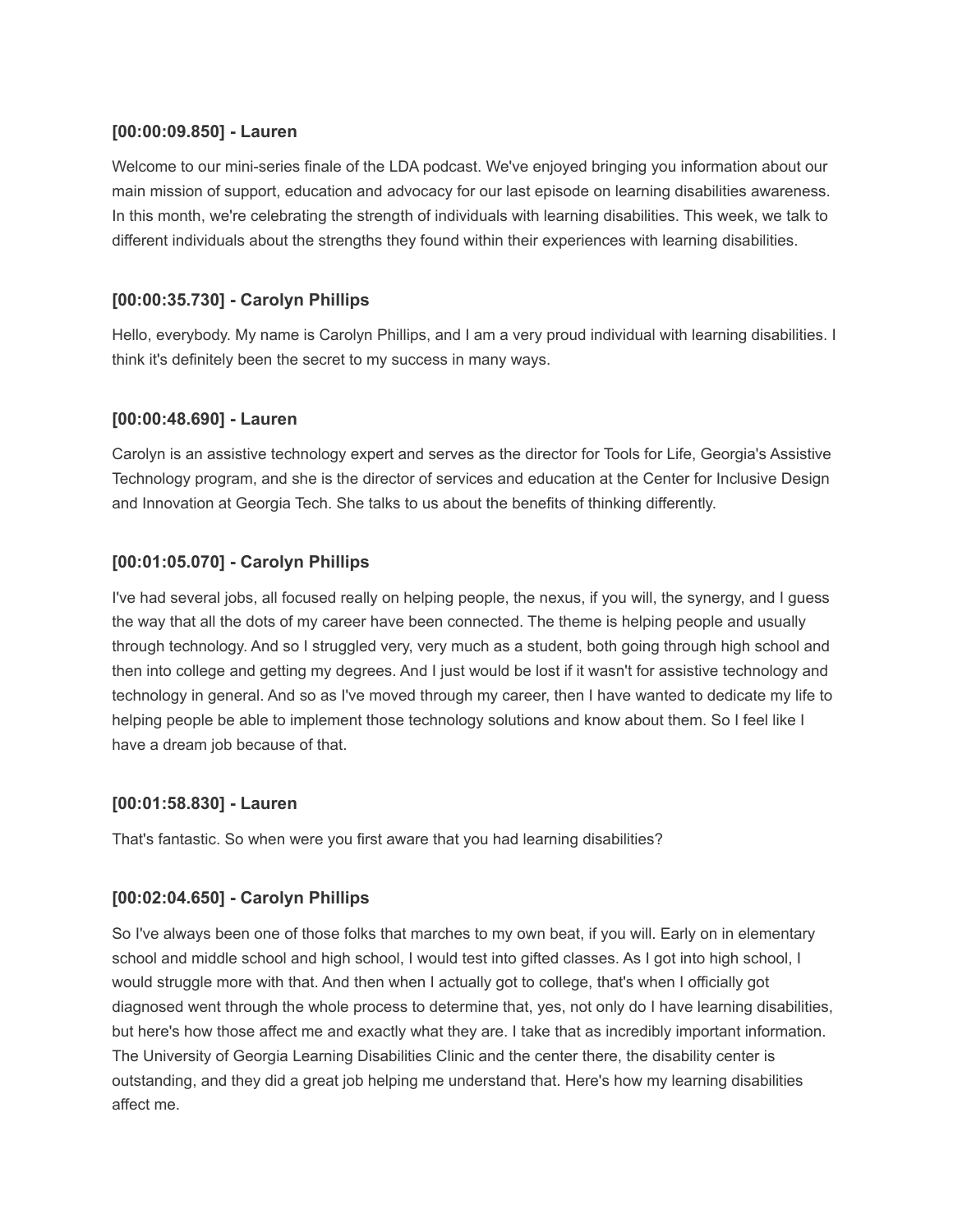#### **[00:03:00.620] - Lauren**

Do you happen to remember around that time what you were sort of thinking when you realized that you had learning disabilities? Was it more of an 'aha' moment or were there some maybe concerns?

## **[00:03:11.260] - Carolyn Phillips**

Oh, yes. So when I was officially diagnosed as having learning disabilities, it was a huge mix of emotions. I was relieved on one hand because I was like that wasn't all in my mind, that I do indeed have issues when it comes to auditory processing and that I do have issues when it comes to reading and writing. And yes, that's not all in my head. So it gave me hope, which is great. But I did go through a grieving process, too, because I think, like a lot of people with learning disabilities, that I could educate my way out of it or that I could grow out of having learning disabilities. And clearly, it's just who we are. It's how my brain works. I see it very much as the gift of learning disabilities. Now, I absolutely embrace that difference. And as I started out this whole conversation, I am very proud and very open about it. My dad used to say to me that our rights are undeniably linked to our willingness to be authentic and open about who we truly are. And part of my interest has been working in policy. Part of the work that I do right now at the center for Inclusive Design and Innovation is making sure that people have textbooks on time, making sure that the world is more accessible in the built environment and virtual environment, making sure that people can get captioning and that they can get also websites that are more accessible so we can use our screen readers and use our voice and what have you to navigate them.

### **[00:04:58.770] - Carolyn Phillips**

All of that is really tied back to that knowledge. It goes all the way back to receiving that documentation. The documentation, also the evaluation. It's opened doors for me. I am now a student getting ready to get my PhD at Texas Tech. I'm thrilled, thrilled to be able to finally start making that dream a reality. And that wouldn't have happened had I not had this important diagnosis, this important information about how my brain works. I got one of my degrees was from the University of Kentucky. And as soon as I got my acceptance, the next thing I did is I sent my documentation to disability student services. And I'm just very thankful that we have rights and that we have that knowledge.

### **[00:05:53.190] - Lauren**

Absolutely. So individuals with learning disabilities can have different challenges than people who don't have learning disabilities. Has this been a strength for you at all?

### **[00:06:04.050] - Carolyn Phillips**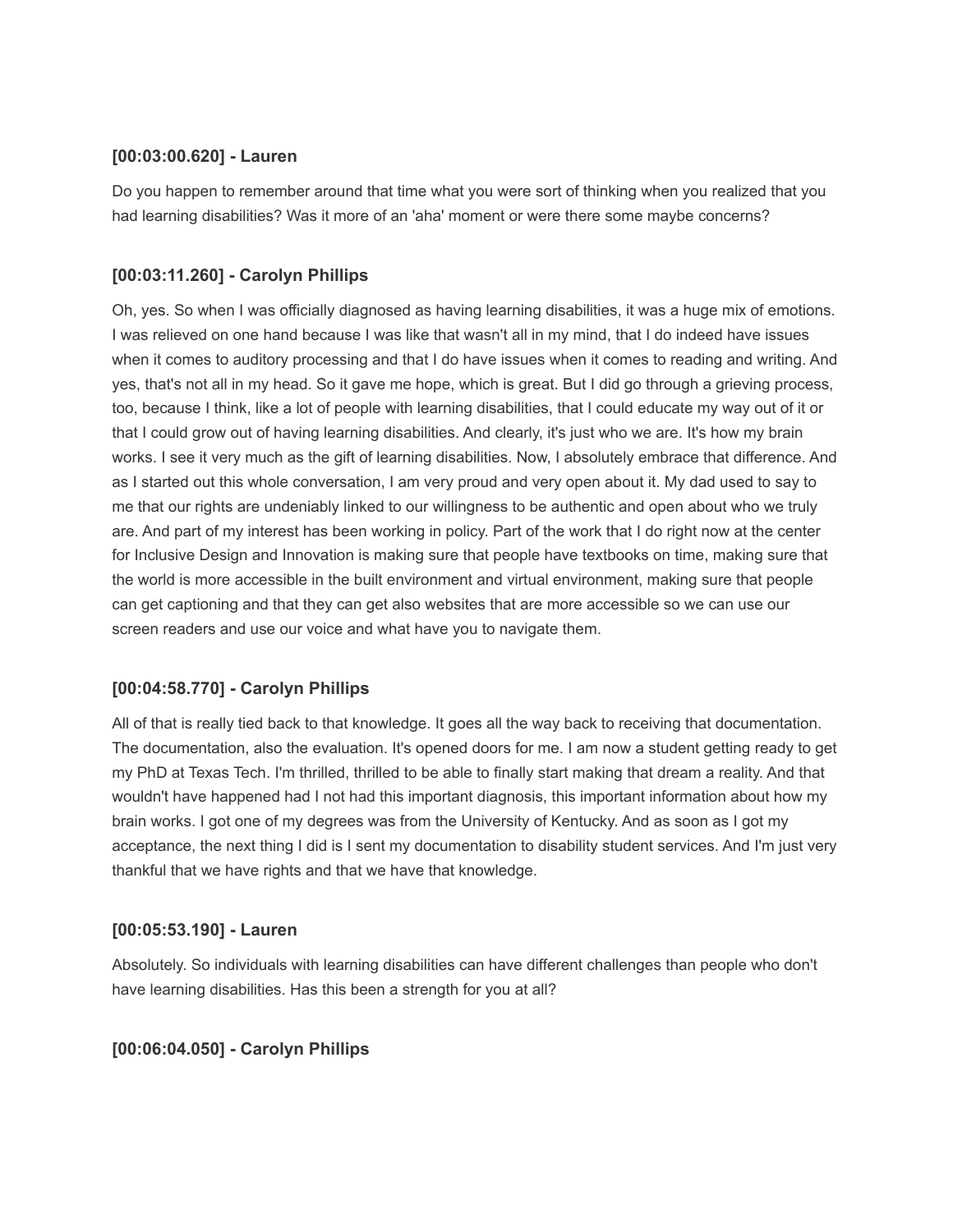Yes. I absolutely believe that my learning disabilities, my struggles, all of it, it's one been worth it. But two, it is kind of a superpower. It is my strength. I have come to realize that I do indeed see the world very differently than a lot of other folks, and that has helped me problem solve differently. There are solutions that I see to problems, whether it's something that's being truly developed, like a product or it could be an ethical dilemma, it could be a policy dilemma, it could be any number of other problems. So solving problems comes very natural to me. And I attribute that absolutely to my learning disabilities. And also my dad would say I'm painfully patient, and my mom would say the same thing. And there's a stick-to-it-ness, a grit, a resilience that comes with those of us who have had to navigate the world that was designed not for people with learning disabilities, but that we've had to navigate differently. And so I would say that there are strengths that come with that, whether it's that I'm going to stick with something and be painfully patient to get to the resolution or that I'm going to come up with a solution that nobody else is thinking of in the room because I just see it differently.

### **[00:07:37.290] - Carolyn Phillips**

So those are all very good things. I also think it's helped me with my parenting. One of my cousins says, yes, it's great to be a straight A student. There are times that and that was part of my frustration is knowing that I could be a straight A student. But oh, my gosh, I could never quite make it. I did. Thankfully, with my graduate studies, I was able to be a straight A student. But aside from that, it's been a challenge. So it was A,B student and CC ya later. So sometimes it's taking that win of a B or a C and moving on with your life. And I think as a parent, being able to be understanding know that we really need to be well rounded. I try to be as balanced as I can in my life, whether it's taking those walks, playing sports, playing sports with my children, playing games, and really being a part of the community. And all of that, I think, goes back to having learning disabilities and seeing that victory comes in different ways. And building success breeds success. And so how can we build upon those successes? I will also say that I am somebody who does not believe in giving up and knowing that about myself and having this.

### **[00:09:10.290] - Carolyn Phillips**

I would say it's not necessarily optimism. It's more just persistence and sticking with things. So all of that, as I see it, all goes back to our strengths and whether or not you can hone those and really lean into it and embrace your difference. Yes, we're different. We do think differently. We navigate differently, and that's not a bad thing.

### **[00:09:36.390] - Lauren**

Next, we talked to Beth McGaw, a past president of LDA and a current member of LDA's Board of Directors, to talk about some of the strengths she saw through her son's learning disabilities.

### **[00:09:46.440] - Beth McGaw**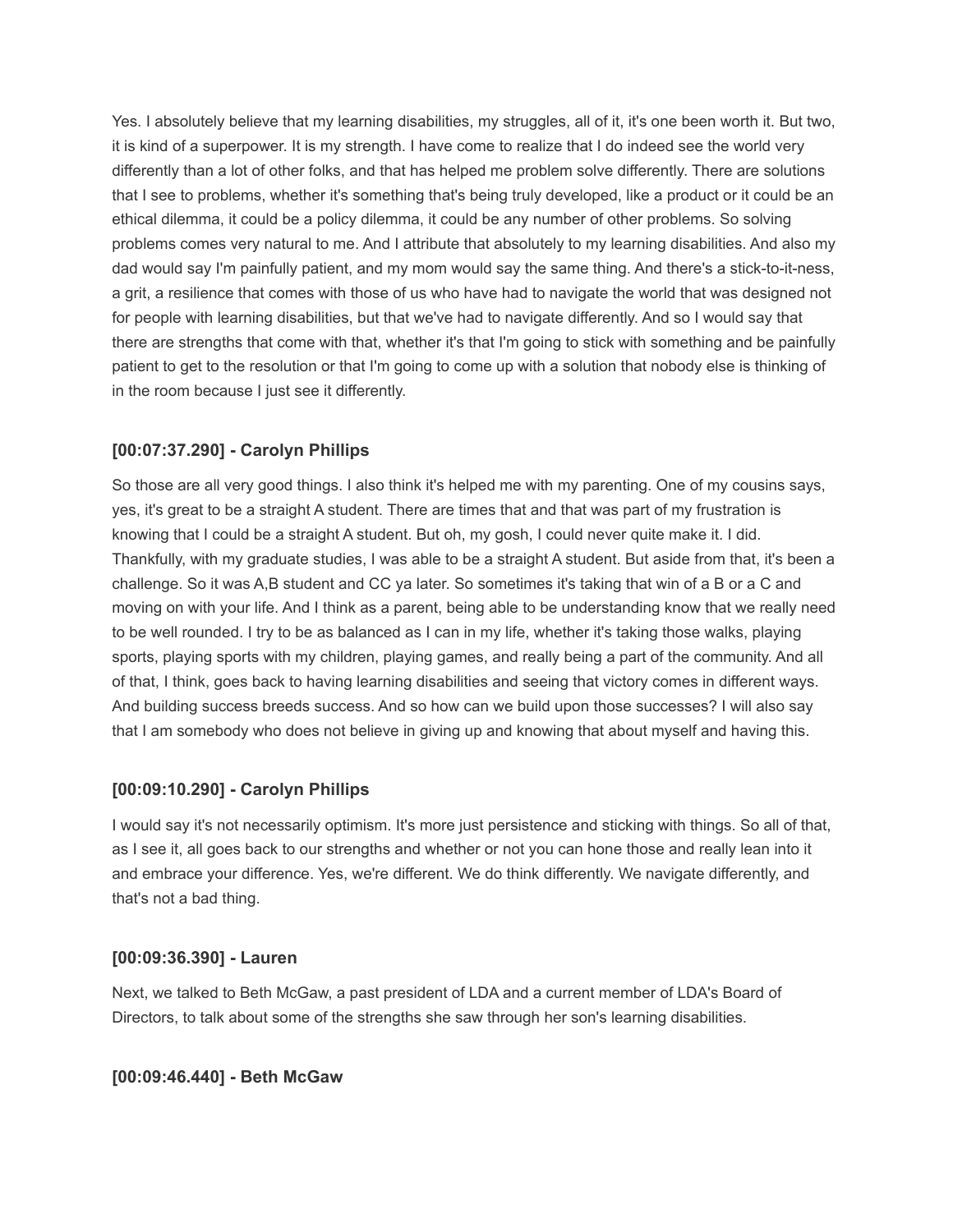Hi, I'm Beth McGaw, and I am on the board of directors for LDA and a past president, and have been involved in LDA for about 14 years. It's been a lifesaver for me as I've navigated the system with my youngest son.

#### **[00:10:05.430] - Lauren**

Okay, so one of my first questions is what was your introduction to learning disabilities?

#### **[00:10:12.390] - Beth McGaw**

Well, I have three boys, but my youngest son was born with some challenges, and when he got into the public school is when he was diagnosed with learning disabilities. So I'd say from Pre-K on, we've had to help him with accommodations and getting the help that he needed to succeed in the classroom.

#### **[00:10:41.670] - Lauren**

So do you remember when your son got the diagnosis, what was sort of going through your head at the time?

#### **[00:10:47.550] - Beth McGaw**

Well, we didn't really know what that meant for him going forward. He had other issues that led up to that. So we had physical therapy, we had occupational therapy, we had speech therapy. So the learning disabilities kind of went with that, which was more auditory processing, language processing. So it was kind of just another step for us. But still, I think as his parents and my husband and I weren't really sure what that was going to mean for him in the future. But what we did know was that we were going to do all that we could for him at that point. He has had his challenges for sure. But one thing about my son is that he has always been very resilient. He's had moments of having a tough time in school, being bullied and all of those negative things, but I think it's made him stronger. Would I like him to not have to have struggled? Sure. But because he has, I think it's made him the young man that he is today, and I'm very proud of where he is. He's now a senior in college. So going back to your other question, did I ever see us in that space?

#### **[00:12:11.890] - Beth McGaw**

No, I wasn't really sure. But I think having to have those struggles has made him much more resilient, and he's very motivated to be like his brothers and his friends. And so we're very proud of where he is today as a parent of a child who has grown with him through his learning disabilities. And like I said, we've definitely had our challenges, and I've likened it to a roller coaster. We get to a peak, and then we slide a little bit, and then we go back up and we slide a little bit. And as they get older, the peaks and valleys tend to even out a little bit more. But there is hope. Recognize their learning disabilities, recognize of what they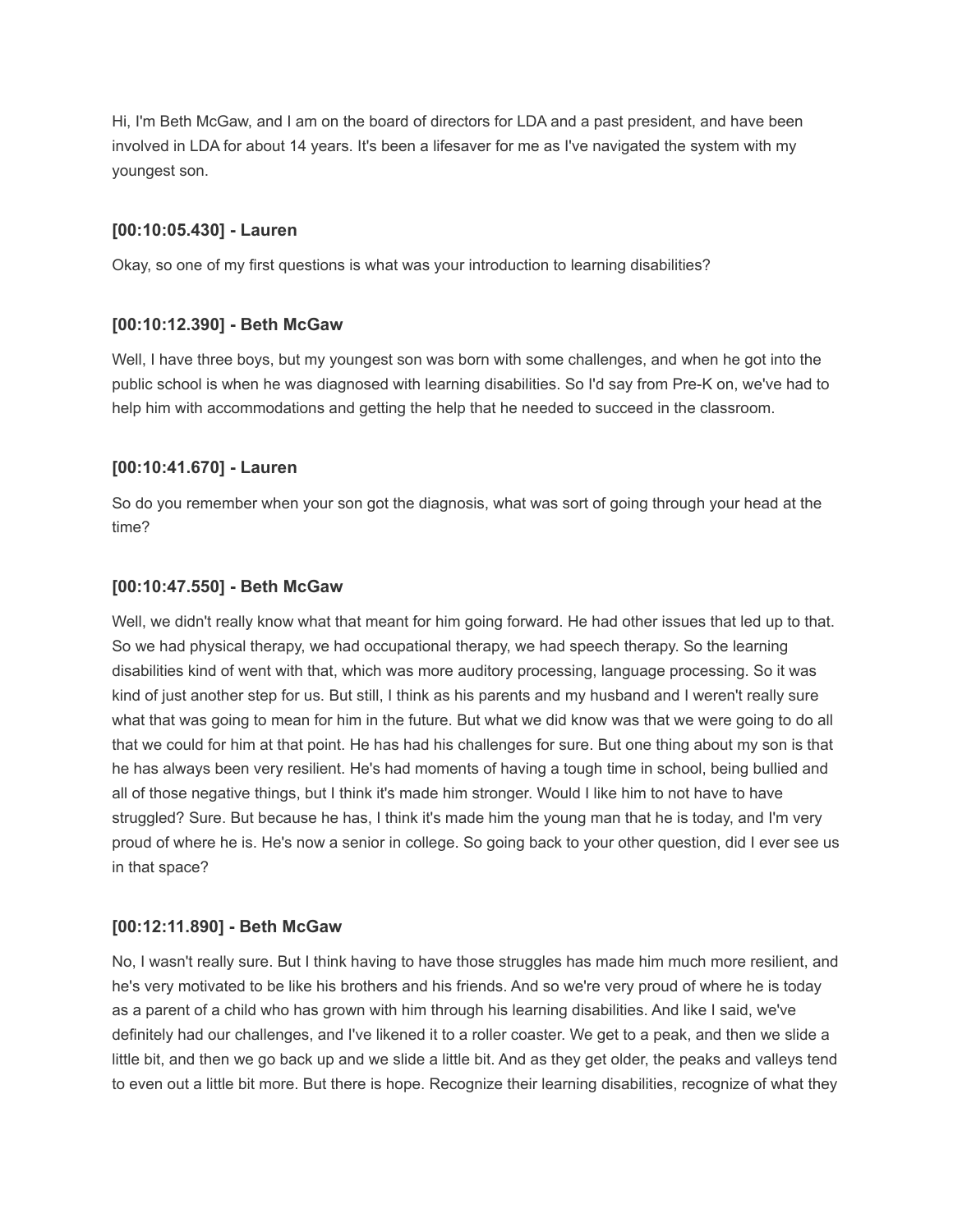are. Don't hide them from them, and also help them self-advocate for themselves. So at first, parents are the child's first advocate, right? And then as years go on, hopefully you are teaching your child to be their own advocate. So when they get out of your house, out of your hands and to somebody else, like college or a job, working with a supervisor, whatever, they have that strength and they have that knowledge to be able to advocate for themselves in situations that might be difficult.

### **[00:13:46.150] - Beth McGaw**

The piece of advice I would give to parents is to teach their kids to be an advocate early and often and be positive.

## **[00:13:54.910] - Lauren**

Lastly, we sat down with Colin Diedrich, a scientist and President of LDA of Pennsylvania, to talk about his experience with learning disabilities.

# **[00:14:03.250] - Dr. Colin Diedrich**

I'm a scientist, and that's like my day job, so I'm fortunate enough to do that. I'm actually an infectious disease immunologist. I studied the interaction between HIV and tuberculosis. I essentially want to know why people that are infected with HIV are more susceptible to TB, and TB is the leading killer of people that are infected with HIV. So it's a big deal and a big issue worldwide. With that said, I am also a learning disability advocate. I have multiple learning disabilities. And through my advocacy over the years, I've been trying to do more for other people because I've been so fortunate enough to be a scientist with these LDs. And so then a few years ago, I got introduced to some people from LDA and became more involved in the organization. And then I was like, hey, I can start a Learning Disability Association of Pennsylvania, and here we are, I don't know, like a year and a half later, two years later, and I am President of LDA of PA, and it is an incredibly rewarding and amazing experience.

# **[00:15:10.770] - Lauren**

Would you be able to dive into your experience with LD?

# **[00:15:13.670] - Dr. Colin Diedrich**

Yeah. So I have multiple learning disabilities. I was diagnosed in third or fourth grade with an unspecified learning disorder and an unspecified reading disorder. So this was in the DSM 4, DSM 4, the diagnostic standard for people who aren't familiar. And essentially, I read between the 6th and 9th grade level. My reading comprehension is in the bottom, about 14 or 15th percentile. And my processing speed is also in the bottom, 14th or 15 percentile. So essentially, I have a hard time understanding language, whether it's written down or even when people are talking to me. It's made everything very...It makes learning new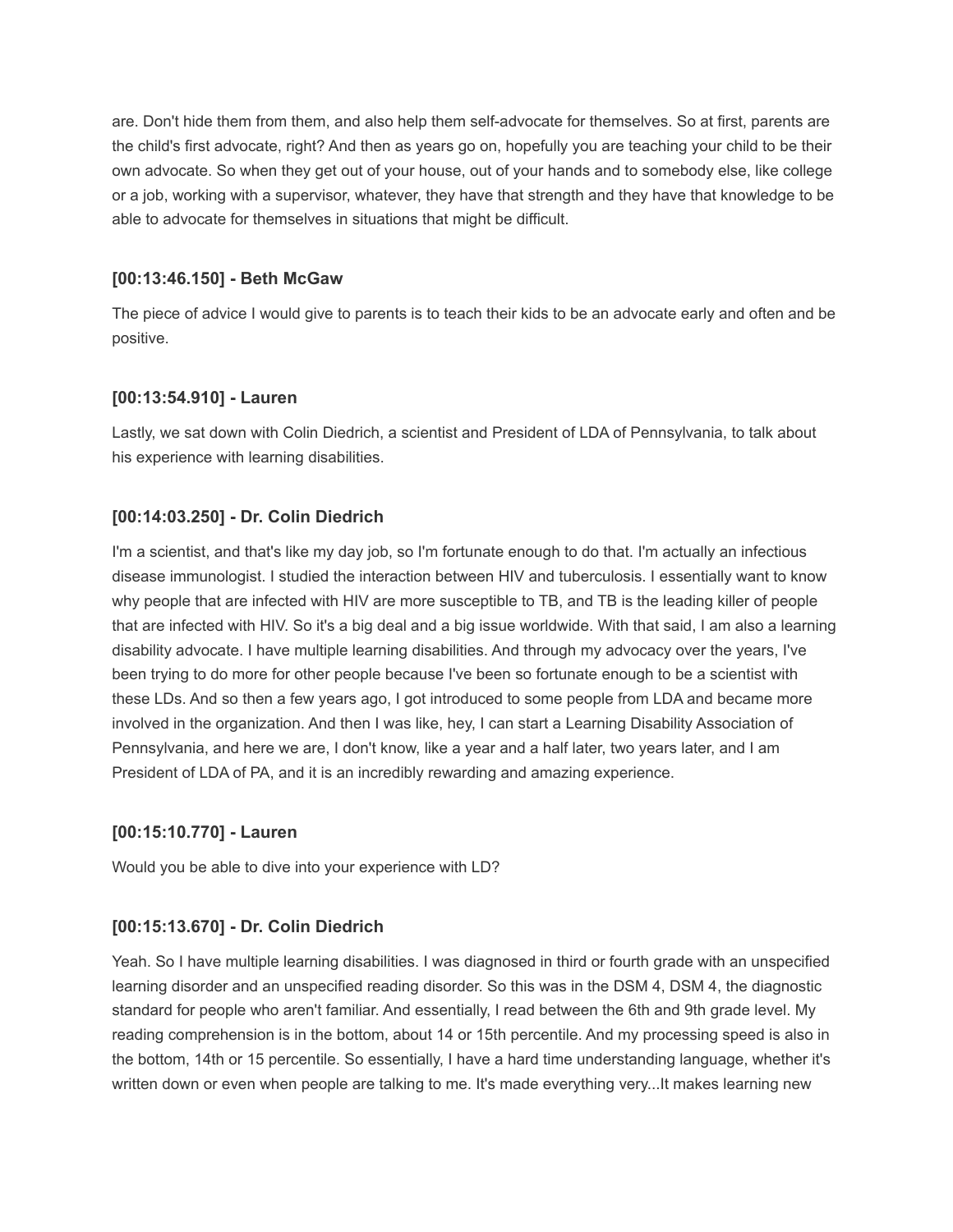things and studying and things like that very difficult. And even just like everyday life as well. I was diagnosed for the first time in third or fourth grade, and then you have to keep getting re-diagnosed to continue getting accommodations. So when I was originally diagnosed, I understood what was happening just in a context that, like a third or fourth grader could understand. I knew that learning was harder for me, and I also knew that reading was always more difficult for me than-I have a twin sister and an older brother.

## **[00:16:33.410] - Dr. Colin Diedrich**

And so I knew something was wrong. And my parents were able to identify that relatively early. So I was fortunate. And because of my slower reading, I also saw tutors. And so I saw my first grade tutor, our first grade teacher. She was my first tutor. I saw her from first grade to third grade. And then in third grade after my official diagnosis, third or fourth. And I can't remember I can't remember the small details of this, which is one of my issue with my LDs. Then I started seeing a special education tutor, and then she gave me a lot more confidence because she understood she helped me see that it was okay to think differently and that it was okay that I wasn't as fast as my peers when I was reading or trying to learn things. So my primary issues are with reading and learning new information. And so that's just the hardest. Just like overall. And I think a lot of times people think that that only affects you when you're in class or when you're trying to learn something new. But that's not necessarily true. And it's absolutely not true for our everyday lives where we are constantly reading news or constantly trying to process an incredible amount of information.

# **[00:17:47.010] - Dr. Colin Diedrich**

And so that has always been a very big obstacle for me. And so that's something that I still have to deal with today, whether I'm reading, like, a news article or reading something, like, stupid online, or if I'm reading, like, a hardcore scientific journal where I just want to be able to advance my research. And so there are certain techniques that I have to use when I'm reading those articles versus when I'm reading something silly or not as important online. I only really started to notice some of the strengths associated with it when I started to fall in love with science. And so this was actually when I was an undergrad, and I was the person that always sat in the front of the class. I always had a digital recorder with me, and I would go over my classes after every class and take notes and highlight, and I use flashcards and doing all of this stuff. So I was able to do that because I love to learn, and which really dovetailed really nicely into me wanting to be a scientist. And so what I started to realize, though, is that the way that I think is literally and figuratively differently than a lot of the people that I'm surrounded by.

### **[00:18:57.590] - Dr. Colin Diedrich**

And so when you're a scientist, you want to pursue questions that you don't know the answers to. And so one of the things that I've really noticed, because knowledge has always been incredibly hard for me to understand and to learn, I've never taken it for granted. And so that actually has forced me to go back into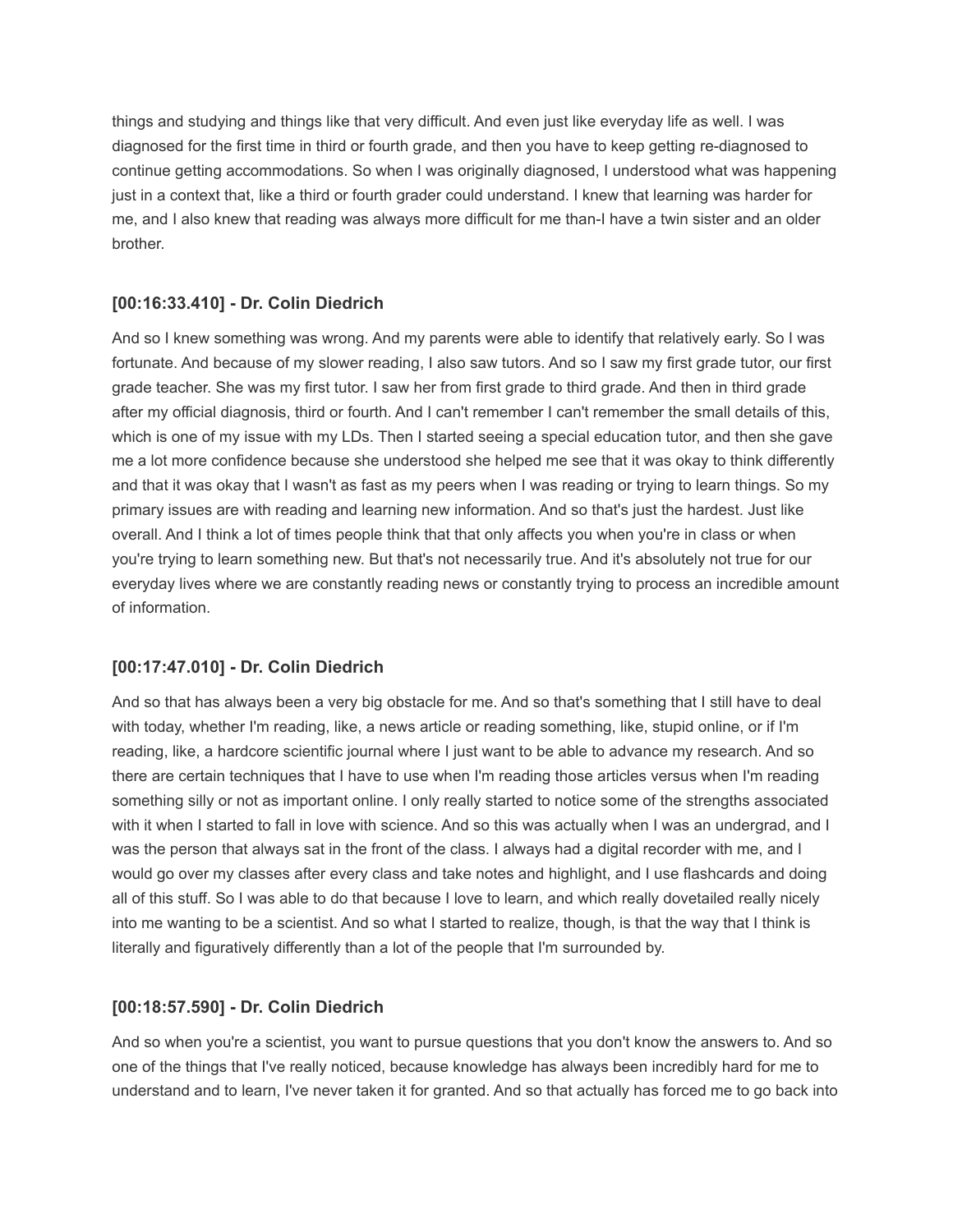a lot of the older literature and say, okay, so here's a dogma in the field, or here people are saying X is happening, but I don't know why that's happening. And so then going back and trying to research that and trying to figure out why that's the case. I've written multiple papers that have questioned a basic premise that was just thought of as being true. And I think that my learning disabilities really helps me do that. And so then not taking knowledge for granted has really been helpful. And thinking differently literally just allows me to approach questions in a different way as well. So I think those two things have been really critical for me. And then the last thing, though, I think, is what's really important is that it's taught me how to empathize more with people.

## **[00:20:02.350] - Dr. Colin Diedrich**

So I have an incredible amount of privilege, and I was so incredibly fortunate to be diagnosed early and I had all the support that you could ever possibly need. And so as I went through grad school and got my PhD, and I started to realize I was like, wait, it's not fair that an upper middle class person like myself is getting all of this extra help. Everyone should be able to get the help that I got. And so that was really a huge driving force of me, that's been a huge driving force of me, like, wanting to restart the chapter of LDA of PA and really with a lot of my advocacy. So it shouldn't just focus on if we have great tutors, that's awesome. But if you can't afford them, then that's a problem. And so, like, my learning disabilities really, like, helped shape my personal views of the world. And then even beyond that, with just how, like, a lot of different people experience the world. And that's really that's really helped shape, I think, who I am as a person. So I think those three things really have been incredibly beneficial to me.

### **[00:21:05.800] - Lauren**

Absolutely. Well, this question kind of builds off of what you were just talking about, is that you've done a lot of advocacy work. You've done a lot of programs that help individuals with learning disabilities, and through those, have you been able to find any other strengths of other people that have learning disabilities?

# **[00:21:21.050] - Dr. Colin Diedrich**

I think that creativity is probably one of the biggest things that I've noticed with students and adults that have LDs or have ADHD. And that's the thing that I think I'm the most impressed with. And I think that does tie into the thinking differently thing. But the thing that I also have noticed in that same area is when someone with a learning disability or when someone with ADHD really wants to do something and they get that hyper focus where they just want to challenge a certain problem or they have this hobby or something that they just really like to do what it appears. It's like, oh, wow, you're able to overcome a lot of these other difficulties and focus and be able to do that. I think those are the types of things that I think are really that can be really wonderful with people that have LDs and ADHD that kind of balance out some of the negatives that people associate with them. I do think it's incredibly important to understand for